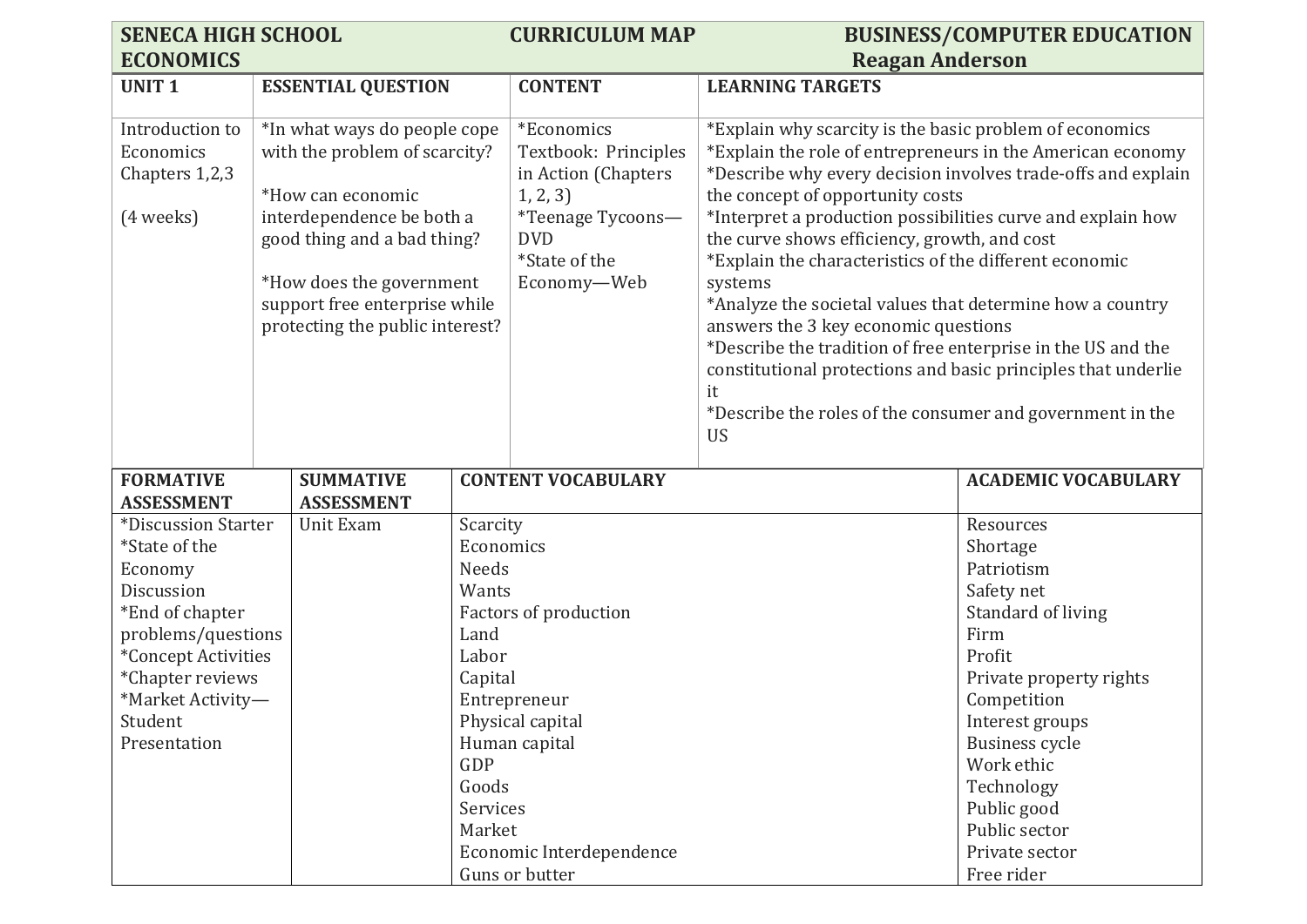|  | Thinking at the margin            |  |
|--|-----------------------------------|--|
|  | Trade-off                         |  |
|  | Opportunity cost                  |  |
|  | Efficiency                        |  |
|  | Production possibilities curve    |  |
|  | Production possibilities frontier |  |
|  | Underutilization                  |  |
|  | Law of increasing costs           |  |
|  | Economic system                   |  |
|  | Factor payments                   |  |
|  | Traditional economy               |  |
|  | Market economy                    |  |
|  | Command economy                   |  |
|  | Mixed economy                     |  |
|  | Factor market                     |  |
|  | Product market                    |  |
|  | Specialization                    |  |
|  | Open opportunity                  |  |
|  | voluntary exchange                |  |
|  | Microeconomics                    |  |
|  | Macroeconomics                    |  |
|  | Market failure                    |  |
|  | Externality                       |  |
|  | Public disclosure laws            |  |
|  | Public interest                   |  |
|  |                                   |  |
|  |                                   |  |
|  |                                   |  |
|  |                                   |  |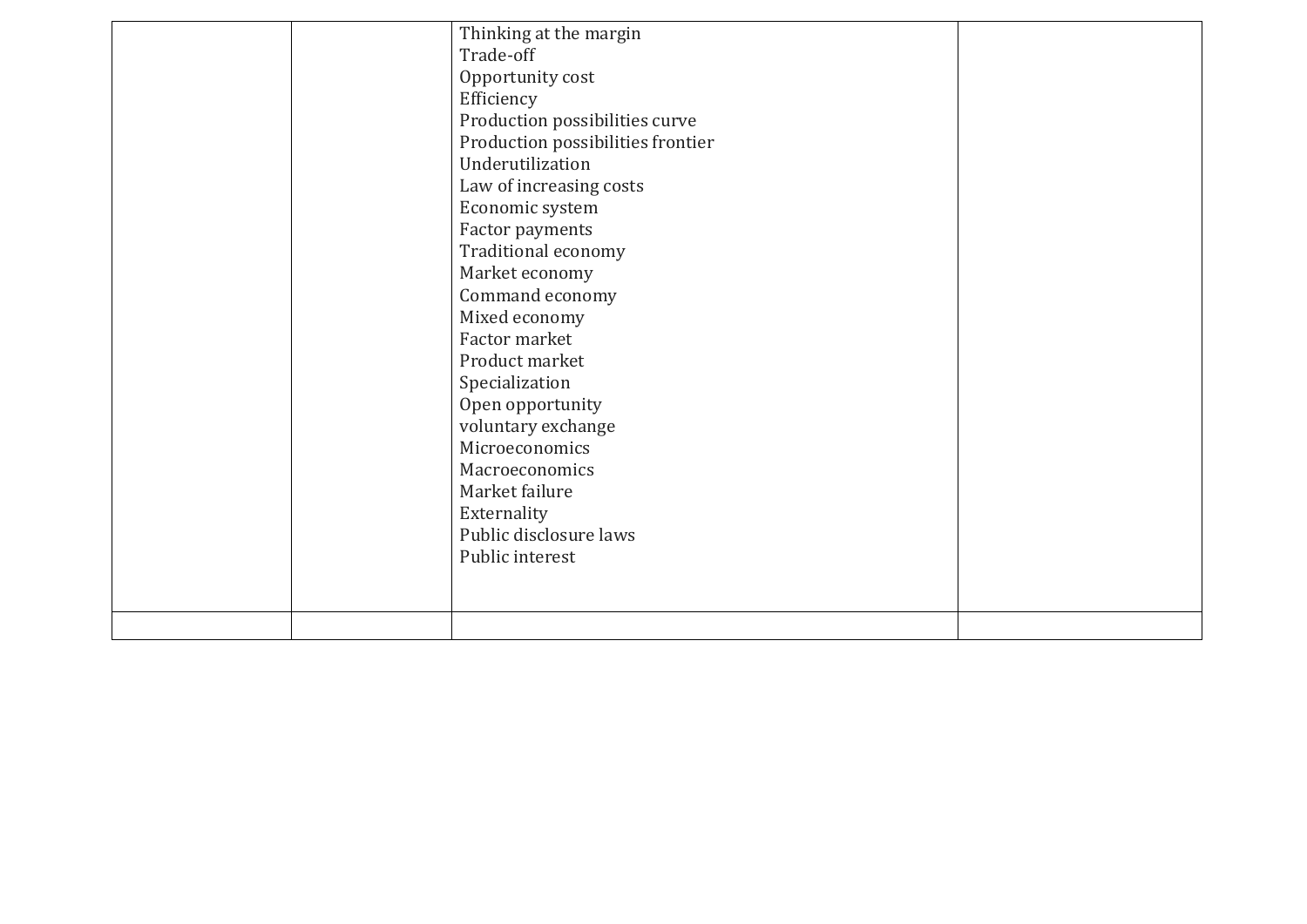| <b>STANDARDS</b><br><b>FOR FINANCIAL</b>                                                       | <b>CCSSELA</b>                                                                                                                    | <b>CCSSM</b> | NBEA-VOLUNTARY NATIONAL CONTENT<br><b>STANDARDS IN ECONOMICS</b>                                                                                                                                                                                                                                                                                                                                                                                                                                                                      |
|------------------------------------------------------------------------------------------------|-----------------------------------------------------------------------------------------------------------------------------------|--------------|---------------------------------------------------------------------------------------------------------------------------------------------------------------------------------------------------------------------------------------------------------------------------------------------------------------------------------------------------------------------------------------------------------------------------------------------------------------------------------------------------------------------------------------|
| <b>LITERACY</b><br>*II. Earning<br>Income<br><i><b>*V.</b></i> Buying<br>Goods and<br>Services | Reading in Science and Technical<br>Subjects 9-10.1, 4, 5<br>Writing in History, SS, Science, and<br>Technical Subjects 9-10.2, 9 |              | <b>Standard 1: Scarcity</b><br><b>Standard 2: Decision Making</b><br><b>Standard 3: Allocation of Goods and Services</b><br><b>Standard 4: Role of Incentives</b><br><b>Standard 5: Gain from Trade</b><br><b>Standard 6:</b> Specialization and trade<br><b>Standard 14: Profit and Entrepreneur</b><br><b>Standard 15: Growth</b><br><b>Standard 16: Role of Government</b><br><b>Standard 17:</b> Using Cost/Benefit Analysis to<br><b>Evaluate Government Programs</b><br>Standard 18: Macroeconomy-<br>Income/Employment, Prices |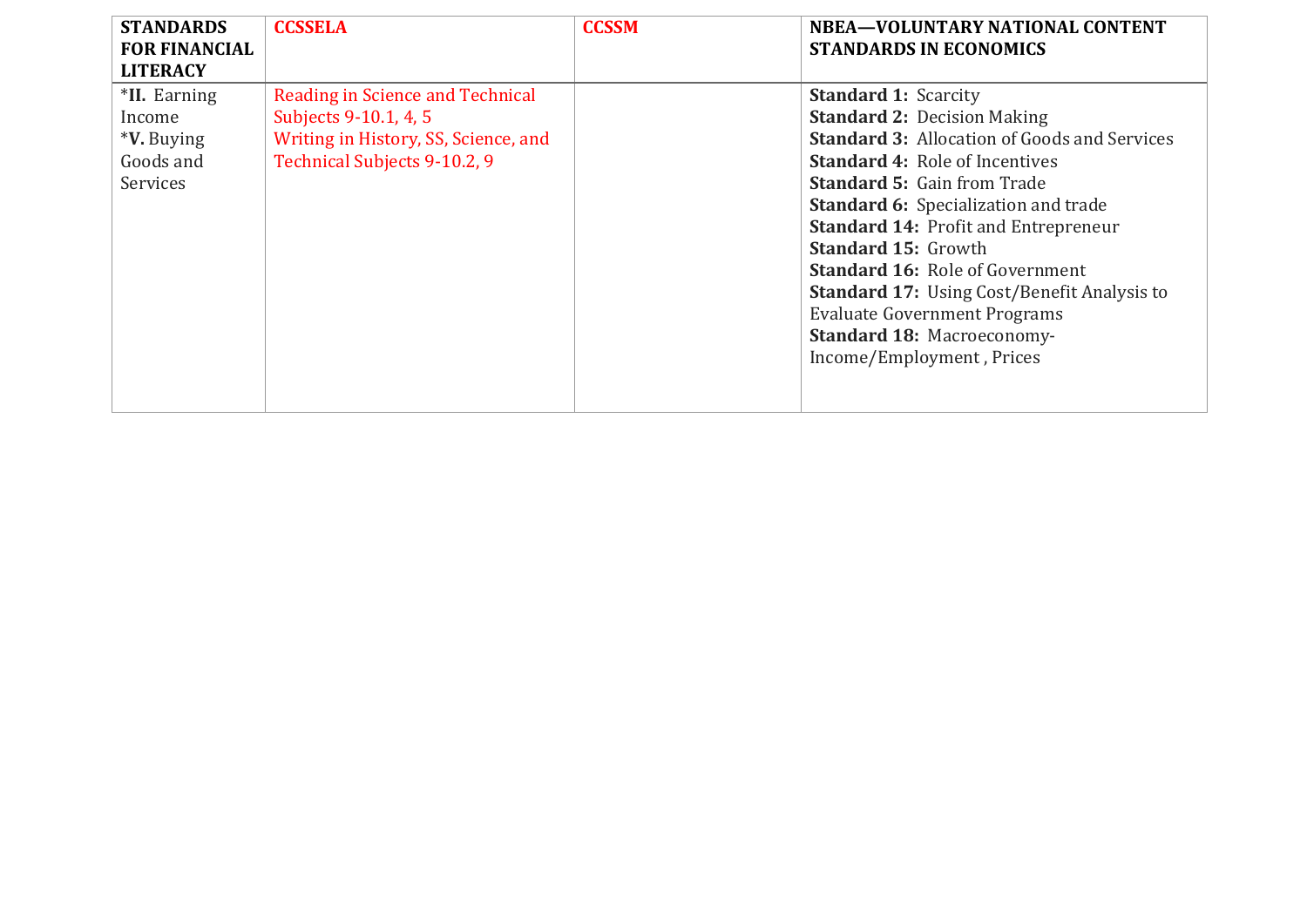| <b>SENECA HIGH SCHOOL</b>                     |                                                                                                                                                                                     | <b>CURRICULUM MAP</b>                                 |                                                                                                                                                                                                                                                                                                                                                                                                                              | <b>BUSINESS/COMPUTER EDUCATION</b> |
|-----------------------------------------------|-------------------------------------------------------------------------------------------------------------------------------------------------------------------------------------|-------------------------------------------------------|------------------------------------------------------------------------------------------------------------------------------------------------------------------------------------------------------------------------------------------------------------------------------------------------------------------------------------------------------------------------------------------------------------------------------|------------------------------------|
| <b>ECONOMICS</b>                              |                                                                                                                                                                                     |                                                       | <b>Reagan Anderson</b>                                                                                                                                                                                                                                                                                                                                                                                                       |                                    |
| <b>UNIT2</b>                                  | <b>ESSENTIAL QUESTION</b>                                                                                                                                                           | <b>CONTENT</b>                                        | <b>LEARNING TARGETS</b>                                                                                                                                                                                                                                                                                                                                                                                                      |                                    |
| <b>How Markets</b><br>Work<br>Chapters<br>4,5 | *Why do economists call the<br>demand curve one of the<br>main "tools" of their<br>profession?                                                                                      | Economics:<br>Principles in Action<br>(Chapters 4, 5) | *Explain the law of demand<br>*Understand how the substitution effect and the income<br>effect influence decisions<br>*Create a demand schedule for an individual and a market                                                                                                                                                                                                                                               |                                    |
| (2 weeks)                                     | *Why is it necessary to<br>consider nonprice factors<br>when analyzing changes in<br>demand?<br>*Is the concept of elasticity<br>general enough to use in<br>disciplines other than |                                                       | *Understand the difference between a change in quantity<br>demanded and a shift in the demand curve<br>*Explain how the change in the price of one good can affect<br>demand for a related good<br>*Identify factors that affect elasticity<br>*Explain the law of supply<br>*Explain how firms decide how much labor to hire to<br>produce a certain level of output<br>*Understand supply and demand in the global economy |                                    |
|                                               | economics?<br>*How can the supply curve be<br>used as a "tool" for studying<br>markets?                                                                                             |                                                       | *Analyze the effects of other factors that affect supply                                                                                                                                                                                                                                                                                                                                                                     |                                    |
|                                               | *What does a study of the<br>production function tell us                                                                                                                            |                                                       |                                                                                                                                                                                                                                                                                                                                                                                                                              |                                    |
|                                               | about a firm's performance?                                                                                                                                                         |                                                       |                                                                                                                                                                                                                                                                                                                                                                                                                              |                                    |
|                                               |                                                                                                                                                                                     |                                                       |                                                                                                                                                                                                                                                                                                                                                                                                                              |                                    |
|                                               | *Why is the "marginal"                                                                                                                                                              |                                                       |                                                                                                                                                                                                                                                                                                                                                                                                                              |                                    |
|                                               | concept important to                                                                                                                                                                |                                                       |                                                                                                                                                                                                                                                                                                                                                                                                                              |                                    |
|                                               | economic analysis?                                                                                                                                                                  |                                                       |                                                                                                                                                                                                                                                                                                                                                                                                                              |                                    |
| <b>FORMATIVE</b>                              | <b>SUMMATIVE</b>                                                                                                                                                                    | <b>CONTENT VOCABULARY</b>                             |                                                                                                                                                                                                                                                                                                                                                                                                                              | <b>ACADEMIC VOCABULARY</b>         |
| <b>ASSESSMENT</b><br>*End of chapter          | <b>ASSESSMENT</b><br>Unit Exam                                                                                                                                                      | Demand schedule                                       |                                                                                                                                                                                                                                                                                                                                                                                                                              | Demand                             |
| problems/questions                            |                                                                                                                                                                                     | Demand curve                                          |                                                                                                                                                                                                                                                                                                                                                                                                                              | Substitutes                        |
| *Concept Activities                           |                                                                                                                                                                                     | Law of demand                                         |                                                                                                                                                                                                                                                                                                                                                                                                                              | Complements                        |
| *Chapter reviews                              |                                                                                                                                                                                     | Substitution effect                                   |                                                                                                                                                                                                                                                                                                                                                                                                                              | Inelastic                          |
|                                               |                                                                                                                                                                                     | Income effect                                         |                                                                                                                                                                                                                                                                                                                                                                                                                              | Elastic                            |
|                                               |                                                                                                                                                                                     | Market demand schedule                                |                                                                                                                                                                                                                                                                                                                                                                                                                              | Total revenue                      |
|                                               |                                                                                                                                                                                     | Normal good                                           |                                                                                                                                                                                                                                                                                                                                                                                                                              | Supply                             |
|                                               |                                                                                                                                                                                     | Inferior good                                         |                                                                                                                                                                                                                                                                                                                                                                                                                              | Variable                           |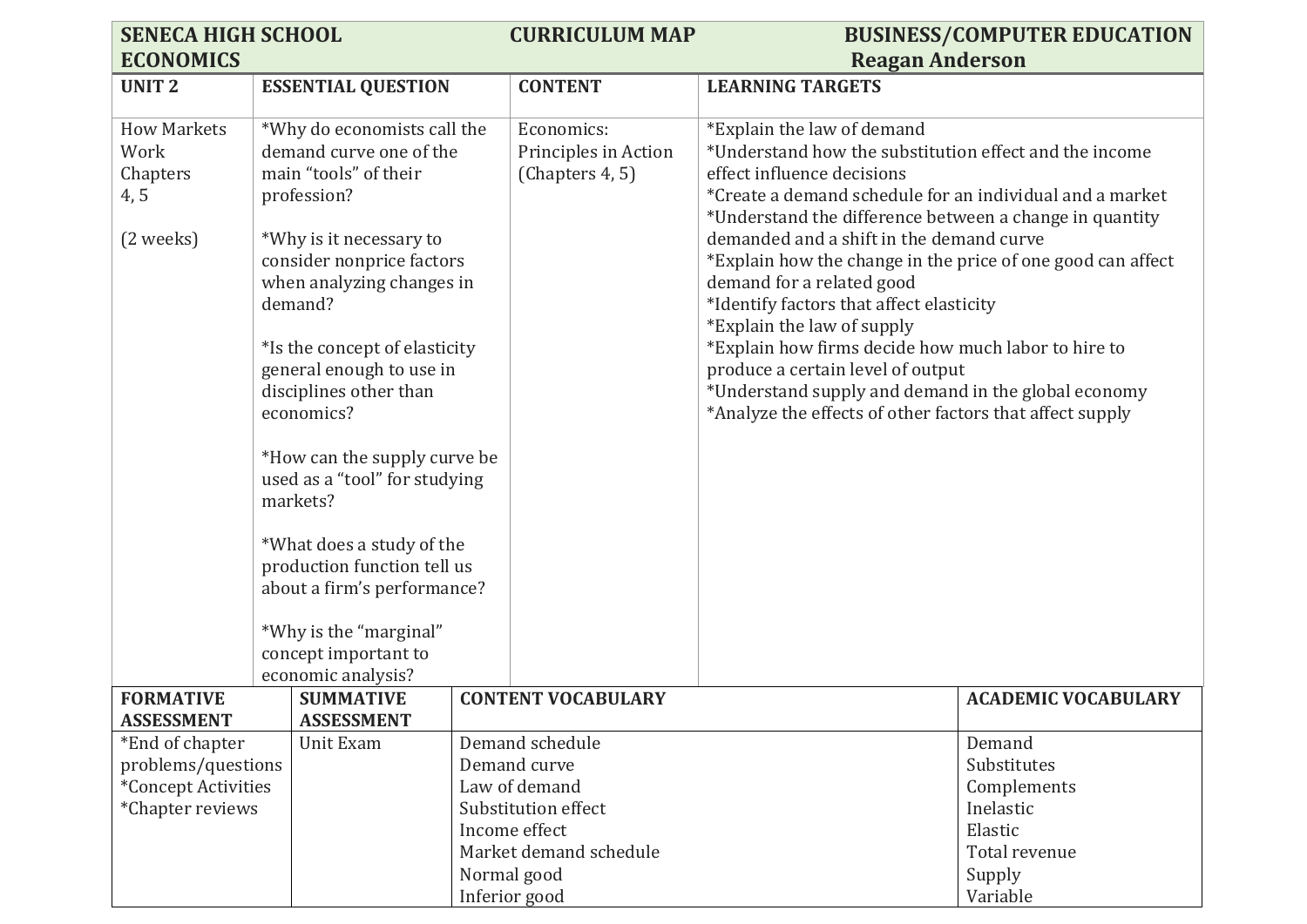|  | Ceteris paribus              | Fixed cost    |
|--|------------------------------|---------------|
|  | Elasticity of demand         | Variable cost |
|  | Unitary elastic              | Total cost    |
|  | Law of supply                | Excise tax    |
|  | Quantity supplied            | Regulation    |
|  | Supply schedule              |               |
|  | Market supply schedule       |               |
|  | Supply curve                 |               |
|  | Market supply curve          |               |
|  | Elasticity of supply         |               |
|  | Marginal product of labor    |               |
|  | Increasing marginal return   |               |
|  | Diminishing marginal returns |               |
|  | Marginal cost                |               |
|  | Marginal revenue             |               |
|  | Operating cost               |               |
|  | Subsidy                      |               |
|  |                              |               |
|  |                              |               |
|  |                              |               |
|  |                              |               |
|  |                              |               |
|  |                              |               |
|  |                              |               |

| <b>STANDARDS</b><br><b>FOR FINANCIAL</b><br><b>LITERACY</b>                          | <b>CCSSELA</b>                                                                                                                    | <b>CCSSM</b> | NBEA-VOLUNTARY NATIONAL CONTENT<br><b>STANDARDS IN ECONOMICS</b>                                                                                                                                                                                                                       |
|--------------------------------------------------------------------------------------|-----------------------------------------------------------------------------------------------------------------------------------|--------------|----------------------------------------------------------------------------------------------------------------------------------------------------------------------------------------------------------------------------------------------------------------------------------------|
| *I. Personal<br>Decision Making<br><i><b>*V.</b></i> Buying<br>Goods and<br>Services | Reading in Science and Technical<br>Subjects 9-10.1, 4, 5<br>Writing in History, SS, Science, and<br>Technical Subjects 9-10.2, 9 |              | <b>Standard 3: Allocation of Goods and Services</b><br><b>Standard 7: Markets-Price and Quantity</b><br>Determination<br><b>Standard 8: Role of Price in Market System</b><br><b>Standard 9: Role of Competition</b><br><b>Standard 13: Role of Resources in Determining</b><br>Income |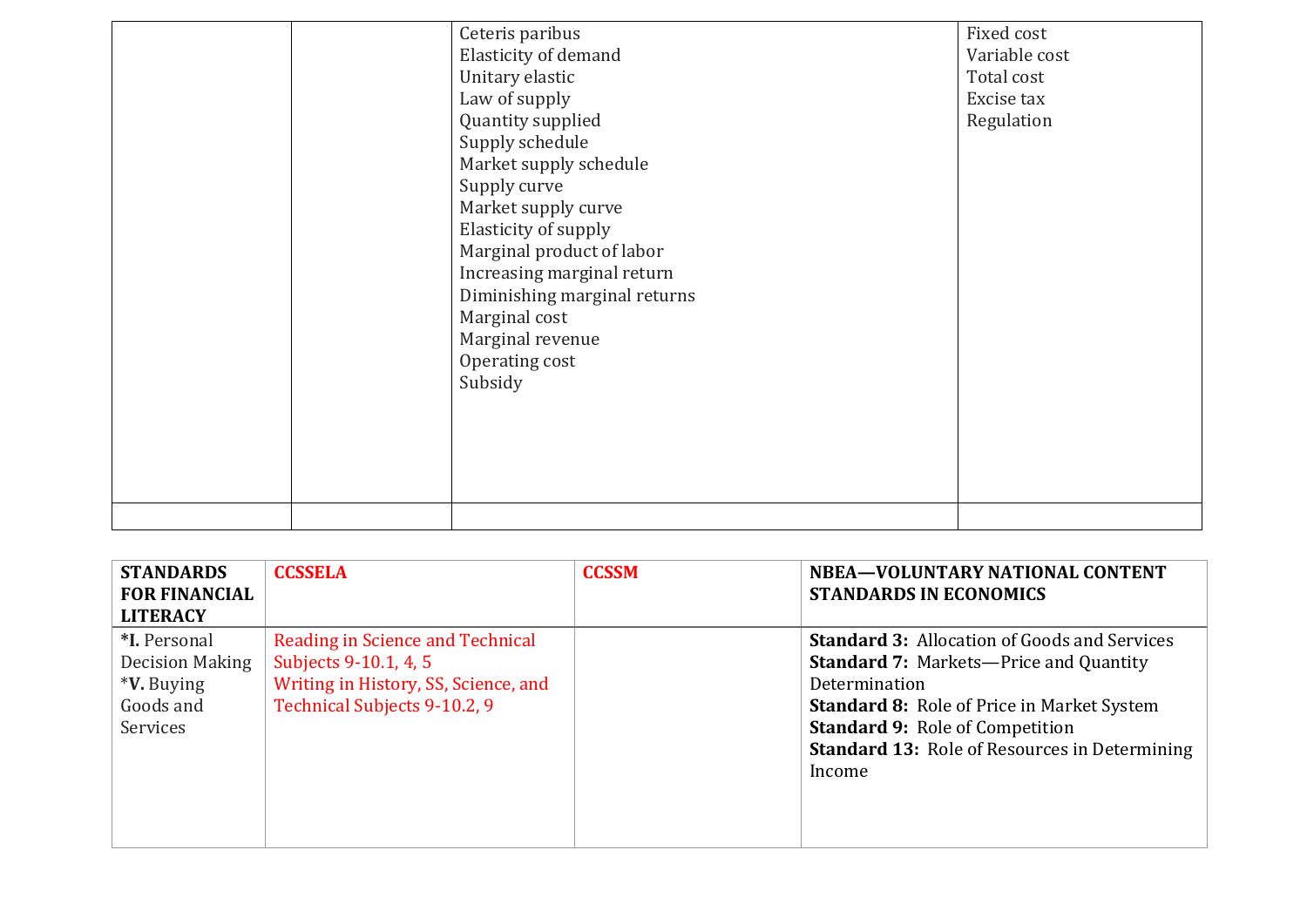| <b>SENECA HIGH SCHOOL</b>                                                                                                                                                                                                     |                                       | <b>CURRICULUM MAP</b> |                                                                                                                                                                                                                                                                                                                                                                                                                                        |                                                                              |                                                                                                                                                                                                                                                                                                                                                                                     | <b>BUSINESS/COMPUTER EDUCATION</b>             |
|-------------------------------------------------------------------------------------------------------------------------------------------------------------------------------------------------------------------------------|---------------------------------------|-----------------------|----------------------------------------------------------------------------------------------------------------------------------------------------------------------------------------------------------------------------------------------------------------------------------------------------------------------------------------------------------------------------------------------------------------------------------------|------------------------------------------------------------------------------|-------------------------------------------------------------------------------------------------------------------------------------------------------------------------------------------------------------------------------------------------------------------------------------------------------------------------------------------------------------------------------------|------------------------------------------------|
| <b>ECONOMICS</b>                                                                                                                                                                                                              |                                       |                       |                                                                                                                                                                                                                                                                                                                                                                                                                                        |                                                                              | <b>Reagan Anderson</b>                                                                                                                                                                                                                                                                                                                                                              |                                                |
| Money/Banking/Budgeting                                                                                                                                                                                                       |                                       |                       | <b>ESSENTIAL QUESTION</b>                                                                                                                                                                                                                                                                                                                                                                                                              | <b>CONTENT</b>                                                               | <b>LEARNING TARGETS</b>                                                                                                                                                                                                                                                                                                                                                             |                                                |
| (3 weeks)                                                                                                                                                                                                                     |                                       | money?                | *In what ways do you<br>participate in the circular<br>flow of the financial system?<br>*How can small coins and<br>pieces of paper be so<br>important to society?<br>*How does budgeting help<br>consumers balance income,<br>spending and savings goals?<br>*How can understanding<br>effective personal finance<br>strategies improve my life?<br>*What can I do to ensure<br>that I will be successful<br>when making and managing | Economics:<br>Principles in Action<br>(Chapter 10)<br>DVD-Too Much<br>Money? | *Describe the three uses of money<br>*Explain the six characteristics of money<br>*Understand the sources of money's value<br>*Explain how the money supply in the US is<br>measured<br>*Explain the functions of financial institutions<br>*Identify different types of financial institutions<br>*Manage your checking account and register<br>*Reconcile bank account<br>*Budget |                                                |
| <b>FORMATIVE</b><br><b>ASSESSMENT</b>                                                                                                                                                                                         | <b>SUMMATIVE</b><br><b>ASSESSMENT</b> |                       | <b>CONTENT VOCABULARY</b>                                                                                                                                                                                                                                                                                                                                                                                                              |                                                                              |                                                                                                                                                                                                                                                                                                                                                                                     | <b>ACADEMIC VOCABULARY</b>                     |
| *Check and deposit<br>writing activities<br><b>Bank Reconciliation</b><br>Problems<br><b>Endorsing Problems</b><br>*End of chapter<br>problems/questions<br>*Concept Activities<br>*Chapter review<br>*Budgeting<br>worksheet | Unit Exam                             |                       | Money<br>Saving<br>Savings<br>Checking account<br>Deposit<br>Debit card<br>Medium of exchange<br><b>Barter</b><br>Unit of accounting<br>Financial system<br>Financial asset<br>Finance company                                                                                                                                                                                                                                         |                                                                              |                                                                                                                                                                                                                                                                                                                                                                                     | Convert<br>Transport<br>Sector<br>Compensation |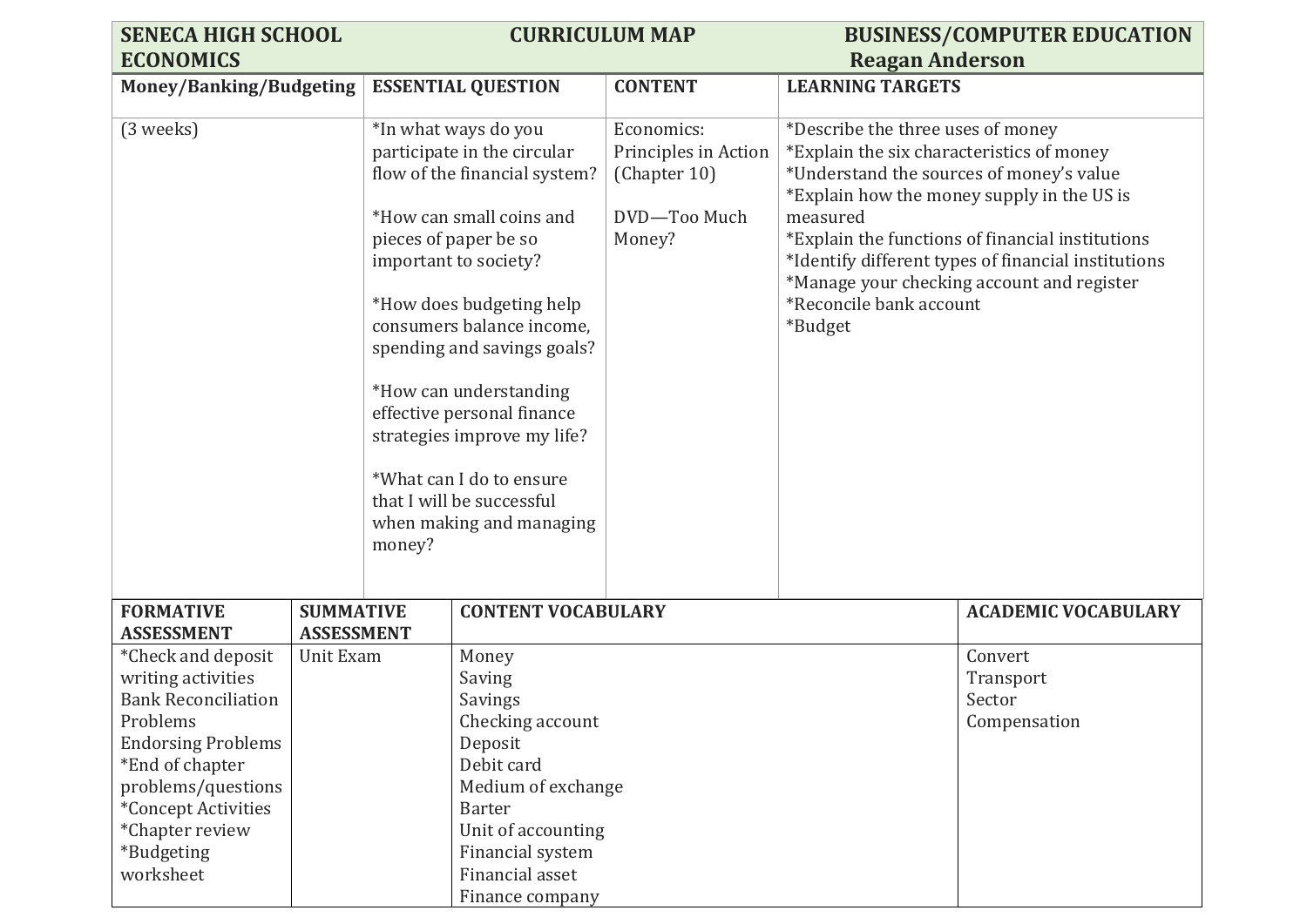| *Family Budget | Pension           |  |
|----------------|-------------------|--|
| Project        | Risk              |  |
|                | Overdraft         |  |
|                | <b>EFT</b>        |  |
|                | ATM               |  |
|                | $\mathsf{CD}$     |  |
|                | Bond              |  |
|                | Maturity          |  |
|                | Mutual fund       |  |
|                | Money market      |  |
|                | Tax exempt        |  |
|                | 401K              |  |
|                | Stock             |  |
|                | Financial plan    |  |
|                | <b>Budget</b>     |  |
|                | Assets            |  |
|                | Liabilities       |  |
|                | Disposable income |  |
|                | Deductions        |  |
|                | Fixed expenses    |  |
|                | Variable expenses |  |
|                |                   |  |
|                |                   |  |
|                |                   |  |
|                |                   |  |
|                |                   |  |
|                |                   |  |
|                |                   |  |

| <b>STANDARDS</b><br><b>FOR FINANCIAL</b> | <b>CCSSELA</b>                       | <b>CCSSM</b> | NBEA-VOLUNTARY NATIONAL CONTENT<br><b>STANDARDS IN ECONOMICS</b> |
|------------------------------------------|--------------------------------------|--------------|------------------------------------------------------------------|
| <b>LITERACY</b>                          |                                      |              |                                                                  |
| *III. Managing                           | Reading in Science and Technical     |              | <b>Standard 10: Role of Economic Institutions</b>                |
| Finances and                             | Subjects 9-10.1, 4, 5                |              | <b>Standard 11: Role of Money</b>                                |
| <b>Budgeting</b>                         | Writing in History, SS, Science, and |              | <b>Standard 12: Role of Interest Rates</b>                       |
| <b>*IV.</b> Saving and                   | Technical Subjects 9-10.2, 9         |              | <b>Standard 15: Growth</b>                                       |
| Investing                                |                                      |              | <b>Standard 20: Monetary and Fiscal Policy</b>                   |
| <i>*VI.</i> Banking                      |                                      |              |                                                                  |
| and Financial                            |                                      |              |                                                                  |
| Institutions                             |                                      |              |                                                                  |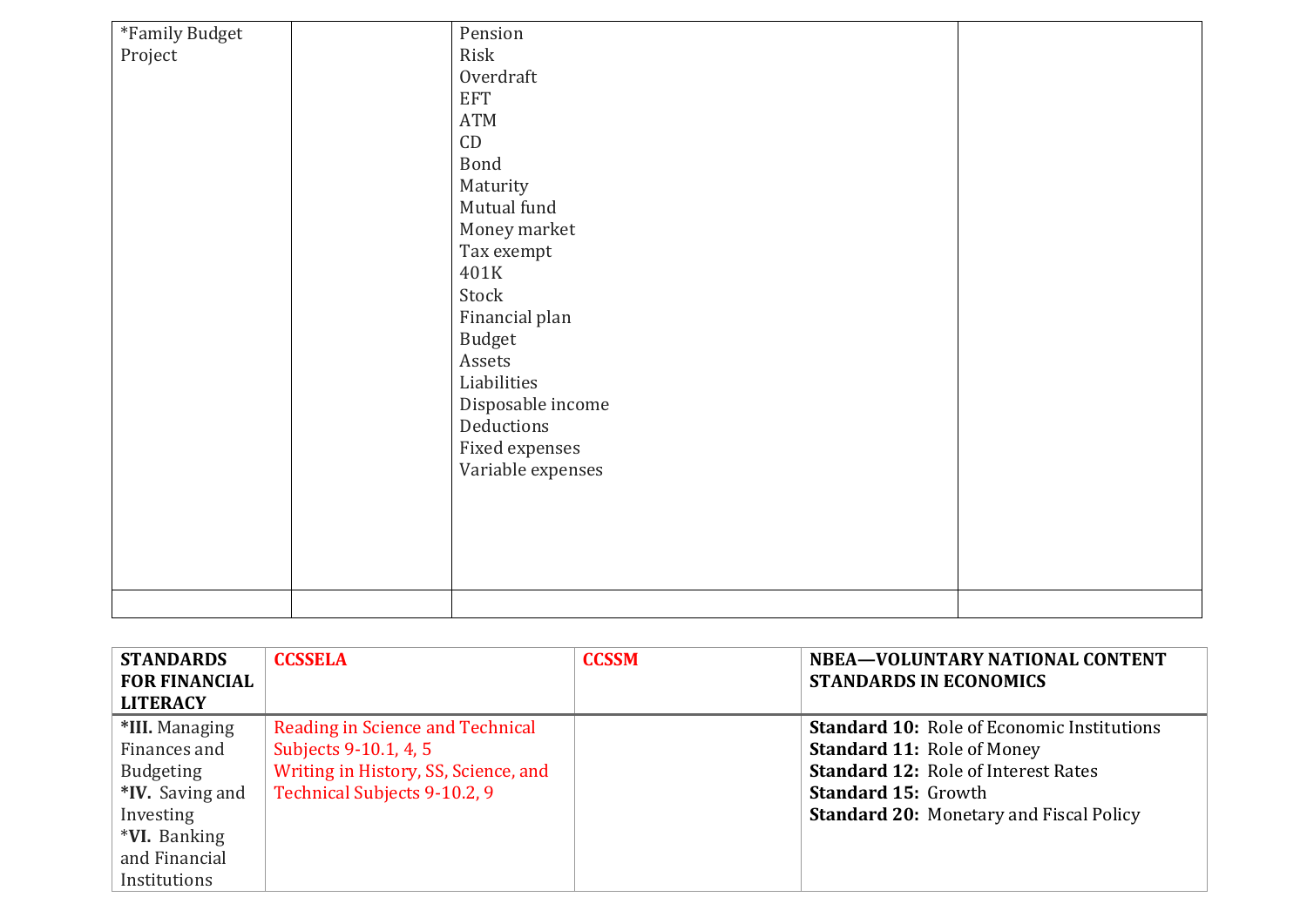| <b>SENECA HIGH SCHOOL</b>     |                           | <b>CURRICULUM MAP</b>                                  |                | <b>BUSINESS/COMPUTER EDUCATION</b>    |                                                     |                                                             |
|-------------------------------|---------------------------|--------------------------------------------------------|----------------|---------------------------------------|-----------------------------------------------------|-------------------------------------------------------------|
| <b>ECONOMICS</b>              |                           |                                                        |                |                                       | <b>Reagan Anderson</b>                              |                                                             |
| Unit 3: The                   | <b>ESSENTIAL QUESTION</b> |                                                        | <b>CONTENT</b> | <b>LEARNING TARGETS</b>               |                                                     |                                                             |
| <b>American</b>               |                           |                                                        |                |                                       |                                                     |                                                             |
| <b>Work Force</b>             |                           |                                                        |                |                                       |                                                     |                                                             |
| (2 weeks)                     |                           | *How can understanding                                 |                | Economics: Principles                 | *Describe how trends in the labor force are tracked |                                                             |
|                               |                           | wage determination affect                              |                | in Action (Chapter 9)                 | *Analyze past and present occupational trends       |                                                             |
|                               |                           | your educational plans or                              |                |                                       | *Summarize how the US labor force is changing       |                                                             |
|                               |                           | your choice of a career?                               |                | www.careercrusing.com                 |                                                     | *Identify and explain trends in the wages and benefits paid |
|                               |                           |                                                        |                |                                       | to US workers                                       |                                                             |
|                               |                           | *How would the workforce<br>be different if we did not |                |                                       | *Understand the connection between wages and skill  |                                                             |
|                               |                           | have labor unions?                                     |                |                                       | levels<br>*Compute gross pay                        |                                                             |
|                               |                           |                                                        |                |                                       |                                                     |                                                             |
| <b>FORMATIVE</b>              |                           | <b>SUMMATIVE</b>                                       |                | <b>CONTENT VOCABULARY</b>             |                                                     | <b>ACADEMIC VOCABULARY</b>                                  |
| <b>ASSESSMENT</b>             |                           | <b>ASSESSMENT</b>                                      |                |                                       |                                                     |                                                             |
| <i>*Gross pay</i>             |                           | Unit Exam                                              |                | Labor union                           |                                                     | Legislation                                                 |
| computations                  |                           |                                                        | Craft union    |                                       |                                                     | Resource                                                    |
| *End of chapter               |                           |                                                        |                | Trade union                           |                                                     | Displace                                                    |
| problems/questions            |                           |                                                        |                | Industrial union                      |                                                     | Regulate                                                    |
| *Concept Activities           |                           |                                                        | Strike         |                                       |                                                     |                                                             |
| *Chapter review               |                           |                                                        |                | Skilled workers                       |                                                     |                                                             |
| *Resume<br>*Wish List Project |                           |                                                        |                | Professionals                         |                                                     |                                                             |
| *Career PowerPoint            |                           |                                                        |                | Minimum wage<br>Collective bargaining |                                                     |                                                             |
|                               |                           |                                                        | Mediation      |                                       |                                                     |                                                             |
|                               |                           |                                                        | Gross pay      |                                       |                                                     |                                                             |
|                               |                           |                                                        |                | Profit sharing                        |                                                     |                                                             |
|                               |                           |                                                        | <b>FMLA</b>    |                                       |                                                     |                                                             |
|                               |                           |                                                        | Lobby          |                                       |                                                     |                                                             |
|                               |                           |                                                        | Wage           |                                       |                                                     |                                                             |
|                               |                           |                                                        | Salary         |                                       |                                                     |                                                             |
|                               |                           |                                                        | Overtime       |                                       |                                                     |                                                             |
|                               |                           |                                                        | Net pay        |                                       |                                                     |                                                             |
|                               |                           |                                                        | <b>Bonuses</b> |                                       |                                                     |                                                             |
|                               |                           |                                                        |                | Stock options                         |                                                     |                                                             |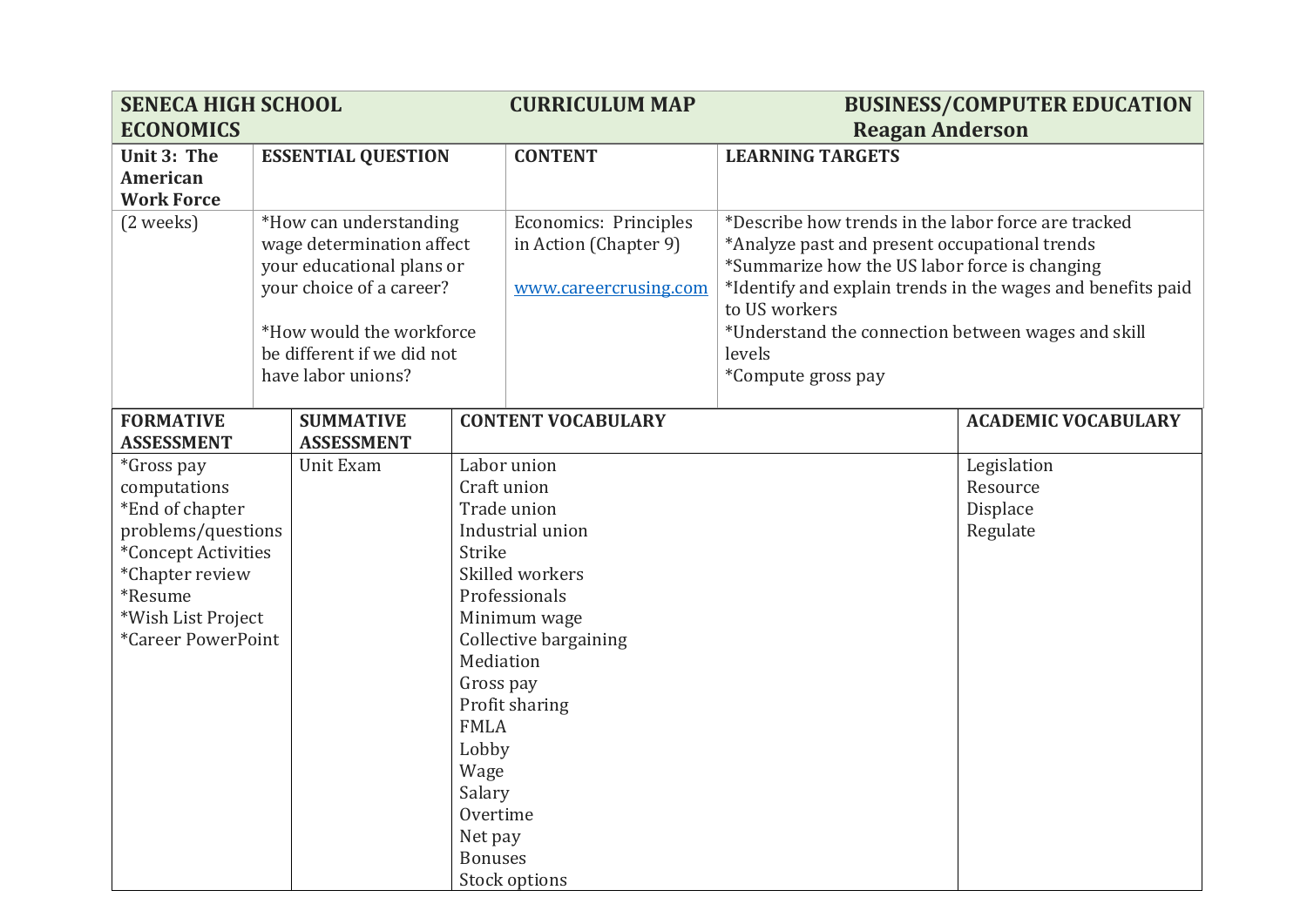|  | Job rotation<br>Flex time |  |
|--|---------------------------|--|
|  |                           |  |

| <b>STANDARDS</b>     | <b>CCSSELA</b>                       | <b>CCSSM</b> | <b>NBEA-NATIONAL STANDARDS IN</b>                    |
|----------------------|--------------------------------------|--------------|------------------------------------------------------|
| <b>FOR FINANCIAL</b> |                                      |              | <b>ECONOMICS</b>                                     |
| <b>LITERACY</b>      |                                      |              |                                                      |
| * I. Personal        | Reading in Science and Technical     |              | <b>Standard 13: Role of Resources in Determining</b> |
| Decision Making      | Subjects 9-10.1, 4, 5                |              | Income                                               |
| *II. Earning and     | Writing in History, SS, Science, and |              | <b>Standard 19: Unemployment and Inflation</b>       |
| Reporting            | Technical Subjects 9-10.2, 9         |              |                                                      |
| Income               |                                      |              |                                                      |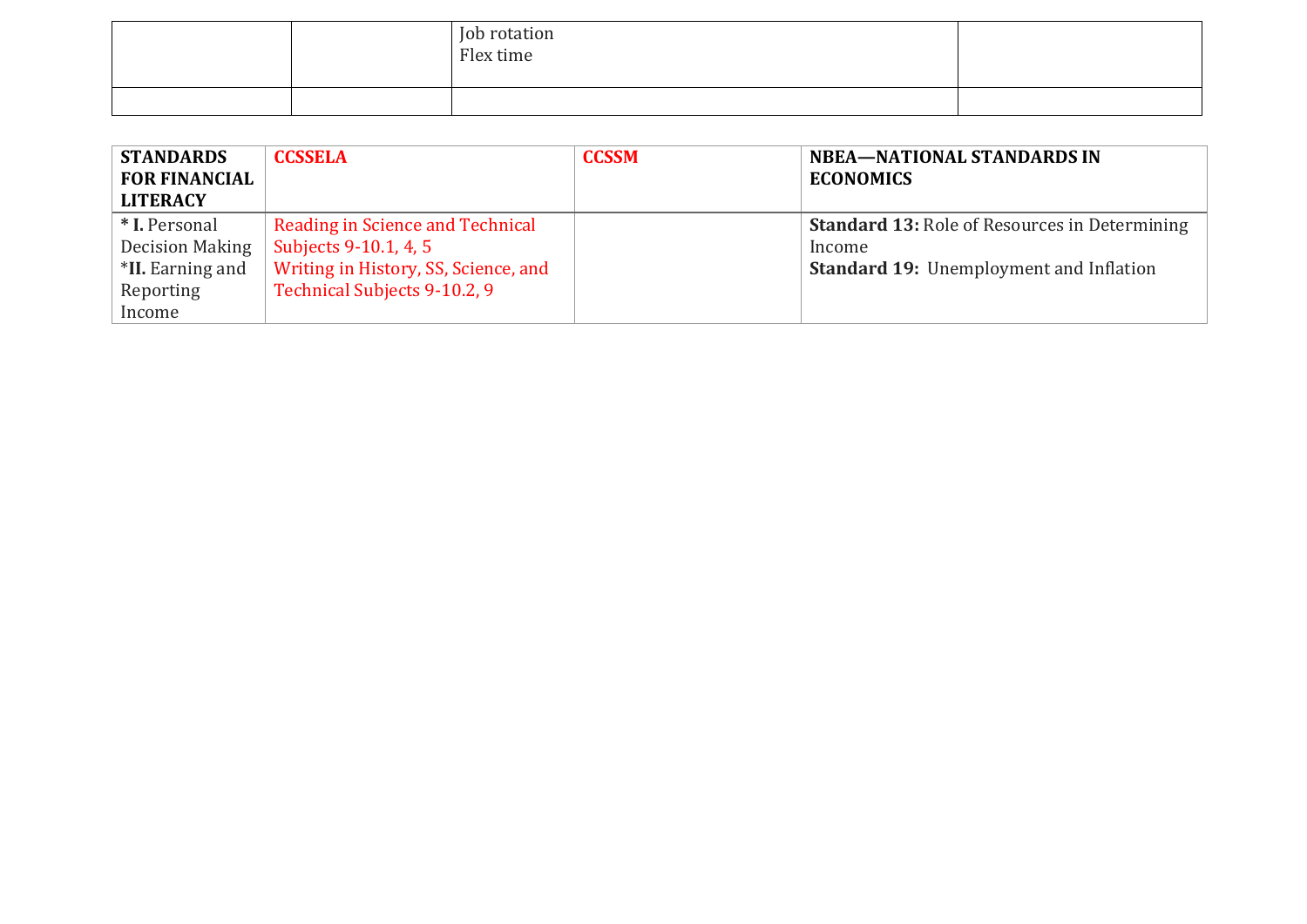| <b>SENECA HIGH SCHOOL</b>                                                                                 |                                       |                                                                                                                                         | <b>CURRICULUM MAP</b>                                                                                                                                                       |                                                                                               | <b>BUSINESS/COMPUTER EDUCATION</b> |
|-----------------------------------------------------------------------------------------------------------|---------------------------------------|-----------------------------------------------------------------------------------------------------------------------------------------|-----------------------------------------------------------------------------------------------------------------------------------------------------------------------------|-----------------------------------------------------------------------------------------------|------------------------------------|
| <b>ECONOMICS</b>                                                                                          |                                       |                                                                                                                                         |                                                                                                                                                                             | <b>Reagan Anderson</b>                                                                        |                                    |
| <b>Insurance</b>                                                                                          | <b>ESSENTIAL QUESTION</b>             |                                                                                                                                         | <b>CONTENT</b>                                                                                                                                                              | <b>LEARNING TARGETS</b>                                                                       |                                    |
| $(1$ week $)$                                                                                             | *Why is insurance important?          |                                                                                                                                         | Economics:<br>Principles in Action<br>(Personal Finance<br>Handbook-<br><b>Insurance Section</b> )<br><b>Insuring your Future</b><br>(DVD)<br>Rate the Risk<br>(activities) | *Compare and contrast the different types of insurance<br>*Learn how to lower insurance costs |                                    |
| <b>FORMATIVE</b><br><b>ASSESSMENT</b>                                                                     | <b>SUMMATIVE</b><br><b>ASSESSMENT</b> |                                                                                                                                         | <b>CONTENT VOCABULARY</b>                                                                                                                                                   |                                                                                               | <b>ACADEMIC VOCABULARY</b>         |
| *End of chapter<br>Unit Exam<br>problems/questions<br>*Concept Activities<br>*Rate the Risk<br>activities |                                       | Agent<br>Deductible<br>Risk<br>Exclusions<br>Actuary<br>Disability<br>Policy<br>Premium<br>Term life<br>Whole life<br>Coverage<br>Group | Beneficiary                                                                                                                                                                 |                                                                                               | <b>Savings</b><br>Death            |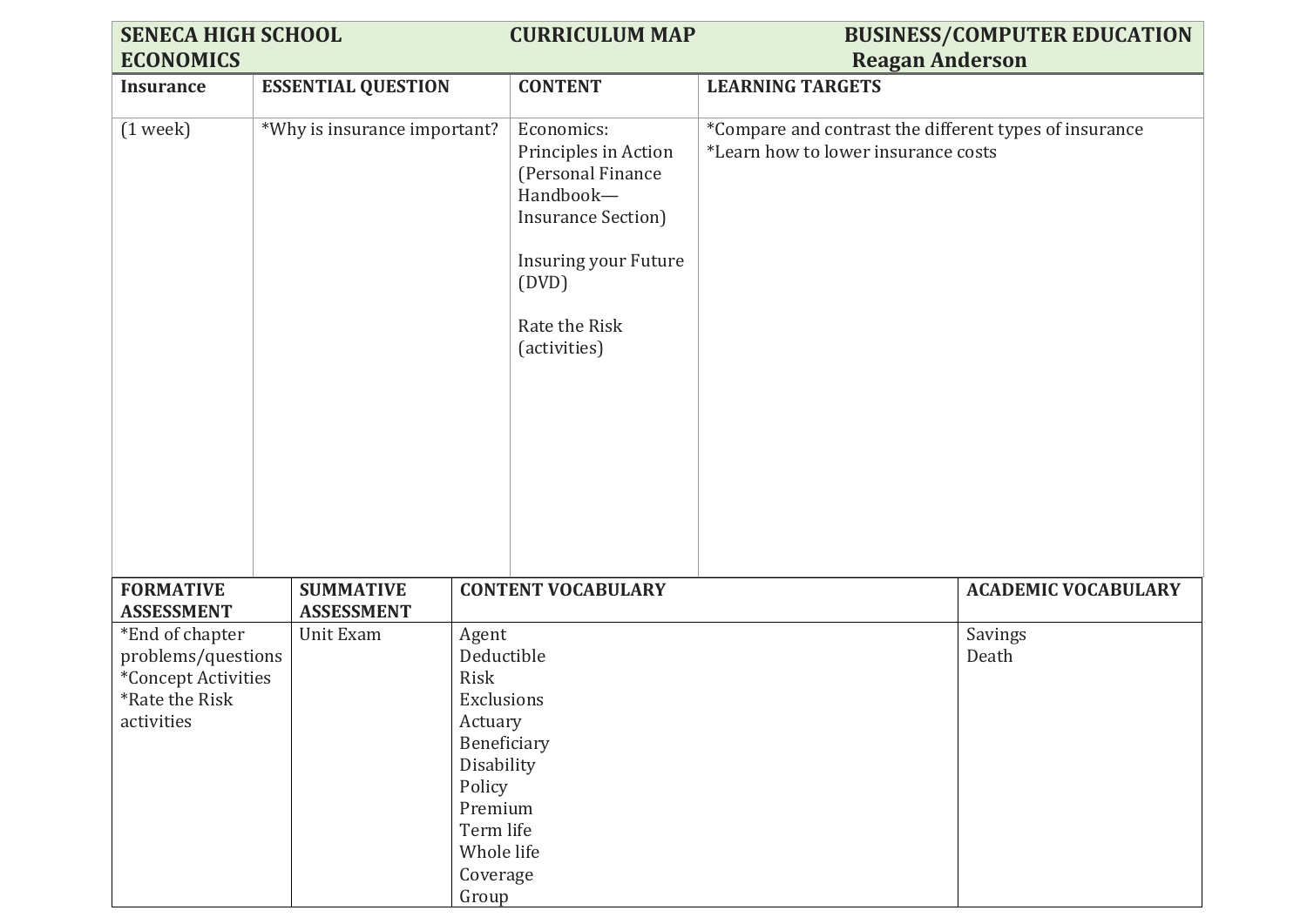|  | Claim<br>Claimant<br><b>HMO</b><br><b>PPO</b><br>Permanent<br>Co-payment<br>Liability<br>Collision<br>Comprehensive |  |
|--|---------------------------------------------------------------------------------------------------------------------|--|
|  |                                                                                                                     |  |

| <b>STANDARDS</b><br><b>FOR FINANCIAL</b><br><b>LITERACY</b> | <b>CCSSELA</b>                                                                                                                    | <b>CCSSM</b> | NBEA-VOLUNTARY NATIONAL CONTENT<br><b>STANDARDS IN ECONOMICS</b>                                                                   |
|-------------------------------------------------------------|-----------------------------------------------------------------------------------------------------------------------------------|--------------|------------------------------------------------------------------------------------------------------------------------------------|
| *VIII. Protecting<br><b>Against Risk</b>                    | Reading in Science and Technical<br>Subjects 9-10.1, 4, 5<br>Writing in History, SS, Science, and<br>Technical Subjects 9-10.2, 9 |              | <b>Standard 10: Role of Economic Institutions</b><br><b>Standard 14: Profit and the Entrepreneur</b><br><b>Standard 15: Growth</b> |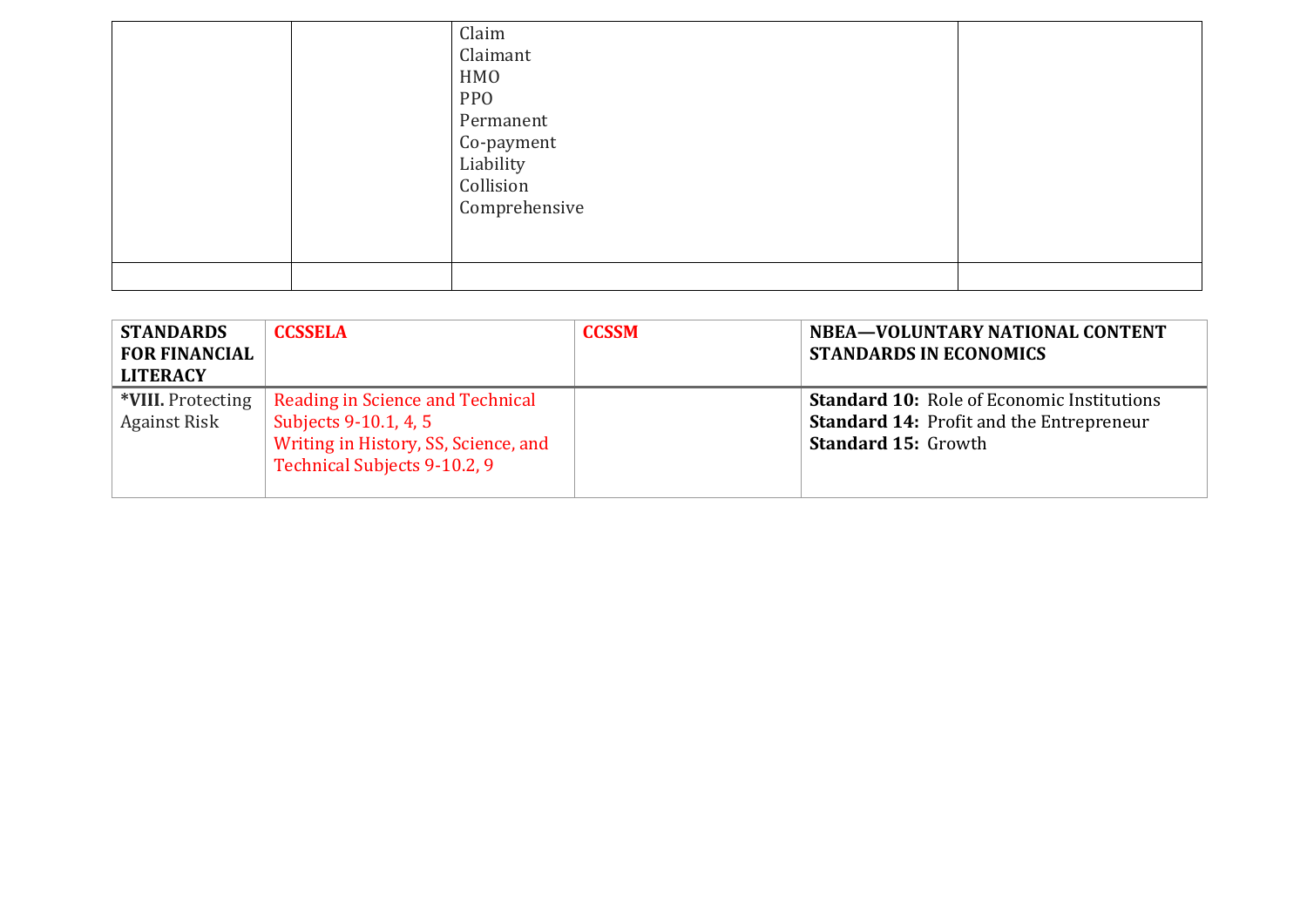| <b>SENECA HIGH SCHOOL</b>                               |       |                                 |                        | <b>CURRICULUM MAP</b>                 |                                                                                                                      | <b>BUSINESS/COMPUTER EDUCATION</b> |
|---------------------------------------------------------|-------|---------------------------------|------------------------|---------------------------------------|----------------------------------------------------------------------------------------------------------------------|------------------------------------|
| <b>ECONOMICS</b>                                        |       |                                 |                        |                                       | <b>Reagan Anderson</b>                                                                                               |                                    |
| <b>Taxes</b>                                            |       | <b>ESSENTIAL QUESTION</b>       |                        | <b>CONTENT</b>                        | <b>LEARNING TARGETS</b>                                                                                              |                                    |
|                                                         |       |                                 |                        |                                       |                                                                                                                      |                                    |
| (2 weeks)                                               |       | *Which groups in society        |                        | Economics:                            | *Understand how the government uses taxes to fund                                                                    |                                    |
|                                                         |       | should pay more taxes, and      |                        | Principles in Action                  | programs                                                                                                             |                                    |
|                                                         |       | which groups should pay         |                        | (Chapter 14)                          | *Describe the types of taxes and know how each works                                                                 |                                    |
|                                                         | less? |                                 |                        |                                       | *Describe the process of paying individual income taxes<br>*Understand the purpose of Social Security, Medicare, and |                                    |
|                                                         |       | *Are parts of the federal,      |                        |                                       | unemployment taxes                                                                                                   |                                    |
|                                                         |       | state, and local tax systems in |                        |                                       | *Explain how states use a budget to plan their spending                                                              |                                    |
|                                                         |       | need of revision?               |                        |                                       | *Identify where state taxes are spent                                                                                |                                    |
|                                                         |       |                                 |                        |                                       | *List the major sources of state and government revenue                                                              |                                    |
|                                                         |       | *What tax reforms do you        |                        |                                       |                                                                                                                      |                                    |
|                                                         |       | think are the most important    |                        |                                       |                                                                                                                      |                                    |
|                                                         |       | to make in the next ten years?  |                        |                                       |                                                                                                                      |                                    |
|                                                         |       |                                 |                        |                                       |                                                                                                                      |                                    |
| <b>FORMATIVE</b>                                        |       | <b>SUMMATIVE</b>                |                        | <b>CONTENT VOCABULARY</b>             |                                                                                                                      | <b>ACADEMIC VOCABULARY</b>         |
| <b>ASSESSMENT</b><br><i><b>*Tax Return Activity</b></i> |       | <b>ASSESSMENT</b><br>Unit Exam  | Revenue                |                                       |                                                                                                                      | Implemented                        |
| *End of chapter                                         |       |                                 | Income tax             |                                       |                                                                                                                      | Considerably                       |
| problems/questions                                      |       |                                 | Sales tax              |                                       |                                                                                                                      | Concept                            |
| *Concept Activities                                     |       |                                 |                        | Property tax                          |                                                                                                                      | Controversial                      |
| *Chapter review                                         |       |                                 |                        | Proportional tax                      |                                                                                                                      | Justify                            |
|                                                         |       |                                 |                        | Regressive tax                        |                                                                                                                      | Validity                           |
|                                                         |       |                                 |                        | Progressive tax                       |                                                                                                                      | Evolved                            |
|                                                         |       |                                 | Excise tax             |                                       |                                                                                                                      |                                    |
|                                                         |       |                                 |                        | Ability to pay principle              |                                                                                                                      |                                    |
|                                                         |       |                                 | Tax return<br>Medicare |                                       |                                                                                                                      |                                    |
|                                                         |       |                                 |                        | Social security                       |                                                                                                                      |                                    |
|                                                         |       |                                 |                        | Unemployment                          |                                                                                                                      |                                    |
|                                                         |       |                                 | <b>IRS</b>             |                                       |                                                                                                                      |                                    |
|                                                         |       |                                 | Congress               |                                       |                                                                                                                      |                                    |
|                                                         |       |                                 |                        | Tax evasion                           |                                                                                                                      |                                    |
|                                                         |       |                                 | Audit                  |                                       |                                                                                                                      |                                    |
|                                                         |       |                                 |                        | <b>Filing status</b>                  |                                                                                                                      |                                    |
|                                                         |       |                                 |                        | Exemptions                            |                                                                                                                      |                                    |
|                                                         |       |                                 |                        |                                       |                                                                                                                      |                                    |
|                                                         |       |                                 |                        | Dependents<br>Adjustable gross income |                                                                                                                      |                                    |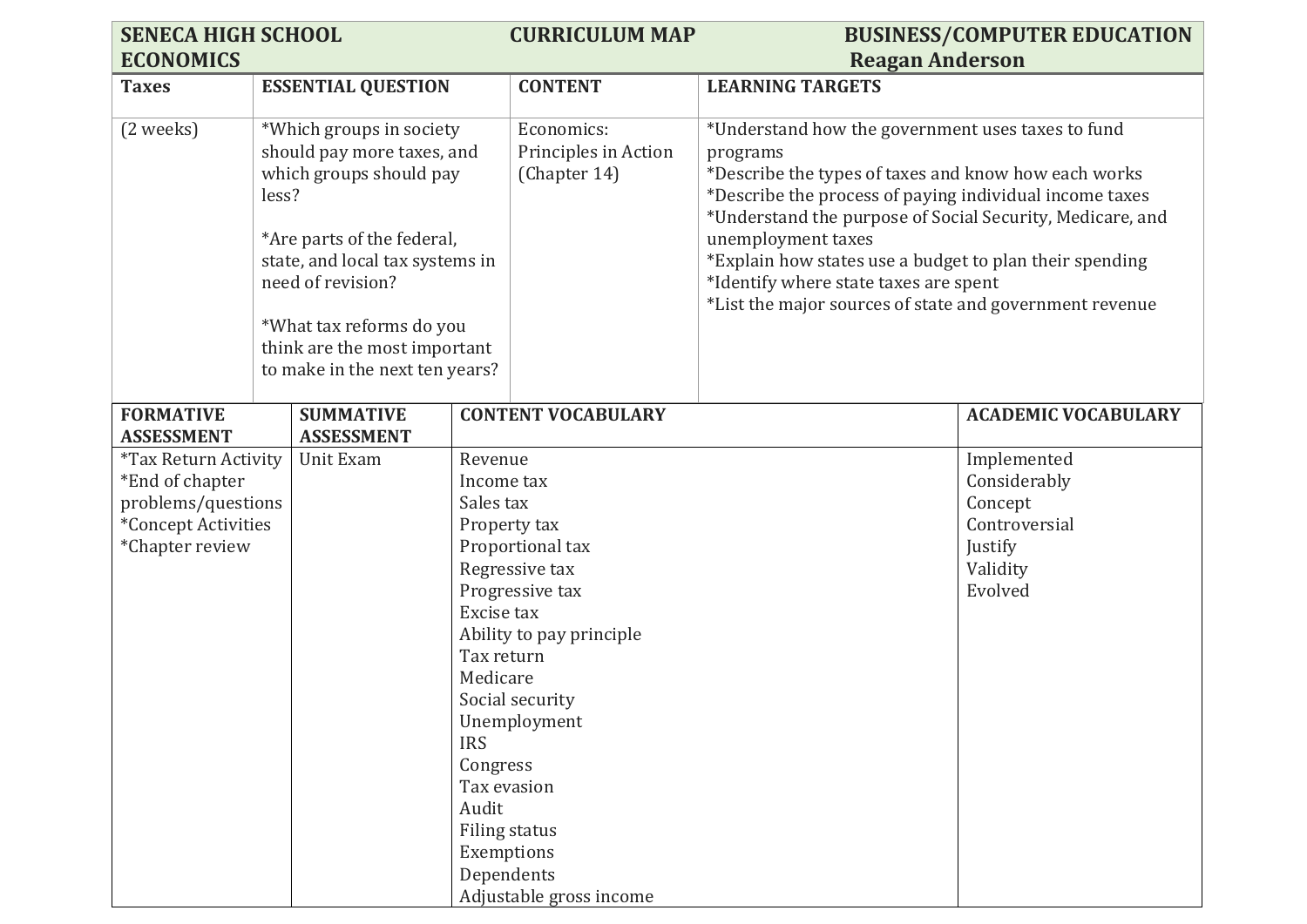|  | Taxable income<br>Tax tables<br>Standard deduction<br>Itemize deductions |  |
|--|--------------------------------------------------------------------------|--|
|  |                                                                          |  |

| <b>STANDARDS</b><br><b>FOR FINANCIAL</b><br><b>LITERACY</b> | <b>CCSSELA</b>                                                                                                                    | <b>CCSSM</b> | NBEA-VOLUNTARY NATIONAL CONTENT<br><b>STANDARDS IN ECONOMICS</b>                                                                                                                                                                                  |
|-------------------------------------------------------------|-----------------------------------------------------------------------------------------------------------------------------------|--------------|---------------------------------------------------------------------------------------------------------------------------------------------------------------------------------------------------------------------------------------------------|
| *II. Earning and<br>Reporting<br>Income                     | Reading in Science and Technical<br>Subjects 9-10.1, 4, 5<br>Writing in History, SS, Science, and<br>Technical Subjects 9-10.2, 9 |              | <b>Standard 14: Profit and the Entrepreneur</b><br><b>Standard 16: Role of Government</b><br><b>Standard 17:</b> Using Cost/Benefit Analysis to<br><b>Evaluate Government Programs</b><br>Standard 18: Macroeconomy-<br>Income/Employment, Prices |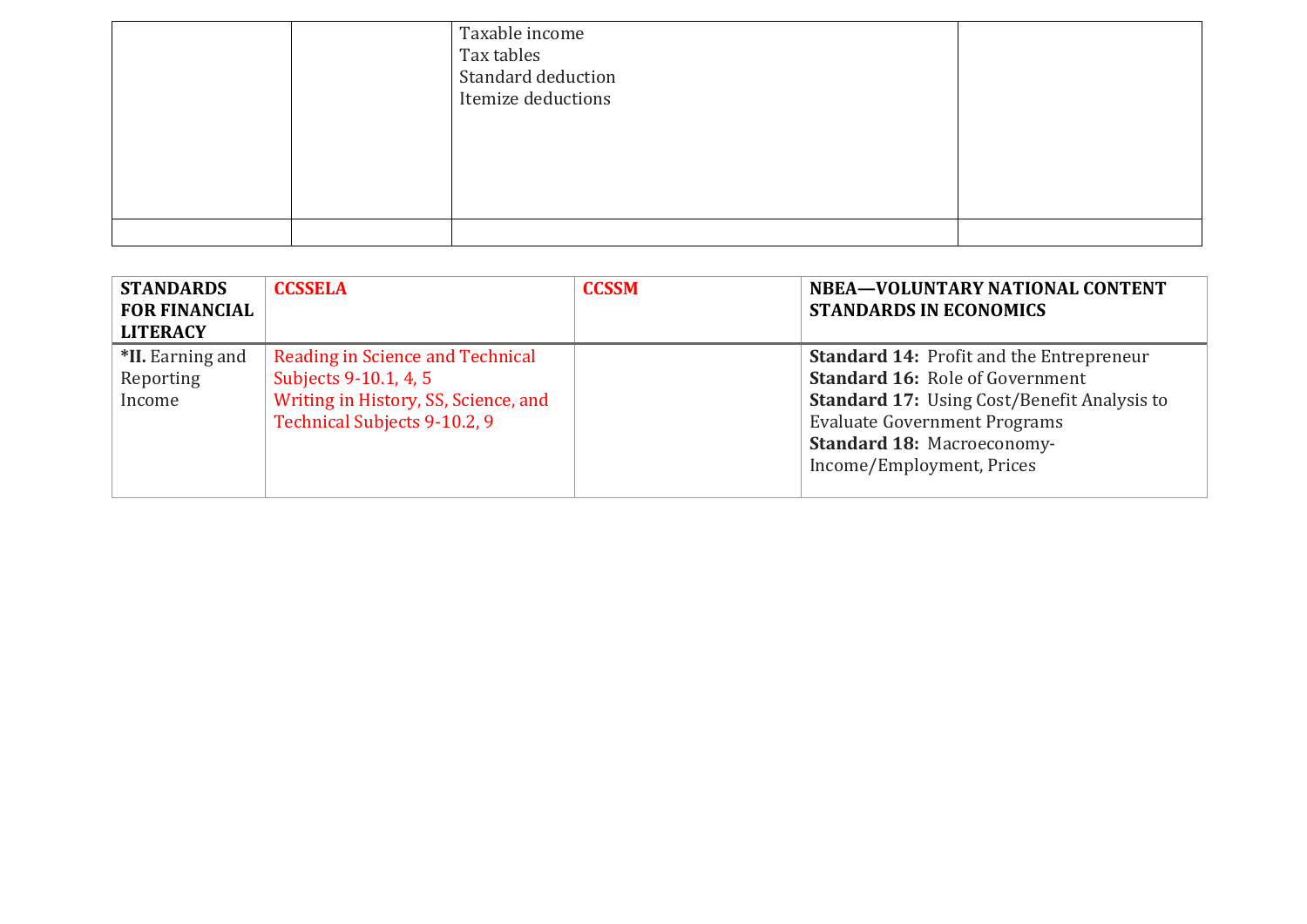| <b>SENECA HIGH SCHOOL</b><br><b>ECONOMICS</b>                                                                                                                         |                                                                                                                                                                                                                                           |                                                                                                               | <b>CURRICULUM MAP</b>                                                                                                                    | <b>Reagan Anderson</b>                                                                                                                                                                                                                                                                                                  | <b>BUSINESS/COMPUTER EDUCATION</b>                                                          |
|-----------------------------------------------------------------------------------------------------------------------------------------------------------------------|-------------------------------------------------------------------------------------------------------------------------------------------------------------------------------------------------------------------------------------------|---------------------------------------------------------------------------------------------------------------|------------------------------------------------------------------------------------------------------------------------------------------|-------------------------------------------------------------------------------------------------------------------------------------------------------------------------------------------------------------------------------------------------------------------------------------------------------------------------|---------------------------------------------------------------------------------------------|
| <b>Credit</b>                                                                                                                                                         | <b>ESSENTIAL QUESTION</b>                                                                                                                                                                                                                 |                                                                                                               | <b>CONTENT</b>                                                                                                                           | <b>LEARNING TARGETS</b>                                                                                                                                                                                                                                                                                                 |                                                                                             |
| (4 weeks)                                                                                                                                                             | *How would the economy of<br>the US be different if credit<br>did not exist?<br>*Why is there a cost to credit?<br>*Who should be approved or<br>denied for credit?<br>*Should government<br>regulations protect<br>consumers or lenders? |                                                                                                               | Economics: Today<br>and Tomorrow<br>(Chapter 4)<br>Oprah's Debt Diet<br><b>DVD</b> Series                                                | *Explain the significance, advantages/disadvantages of using<br>credit<br>*Explain why people go into debt<br>*Explain why banks are willing to lend people money<br>*Compare and contrast the different types of credit and<br>creditors<br>*Understand the cost of credit<br>*Compute simple interest<br>*Compute APR |                                                                                             |
| <b>FORMATIVE</b><br><b>ASSESSMENT</b>                                                                                                                                 | <b>SUMMATIVE</b><br><b>ASSESSMENT</b>                                                                                                                                                                                                     |                                                                                                               | <b>CONTENT VOCABULARY</b>                                                                                                                |                                                                                                                                                                                                                                                                                                                         | <b>ACADEMIC VOCABULARY</b>                                                                  |
| *Simple Interest<br>Computations<br>*APR (installment<br>interest)<br>computations<br>*End of chapter<br>problems/questions<br>*Concept Activities<br>*Chapter review | Unit Exam                                                                                                                                                                                                                                 | Credit<br>Creditor<br>Debtor<br>Principal<br>Interest<br>Mortgage<br>credit card<br><b>APR</b><br>Subscribers | Installment debt<br>Finance company<br>finance charge<br>Credit bureau<br>Credit report<br>Credit history<br>Open-ended credit/revolving |                                                                                                                                                                                                                                                                                                                         | Enormous<br>Period<br>Previous<br>Access<br>Accumulate<br>Concentrate<br>Series<br>Contrast |